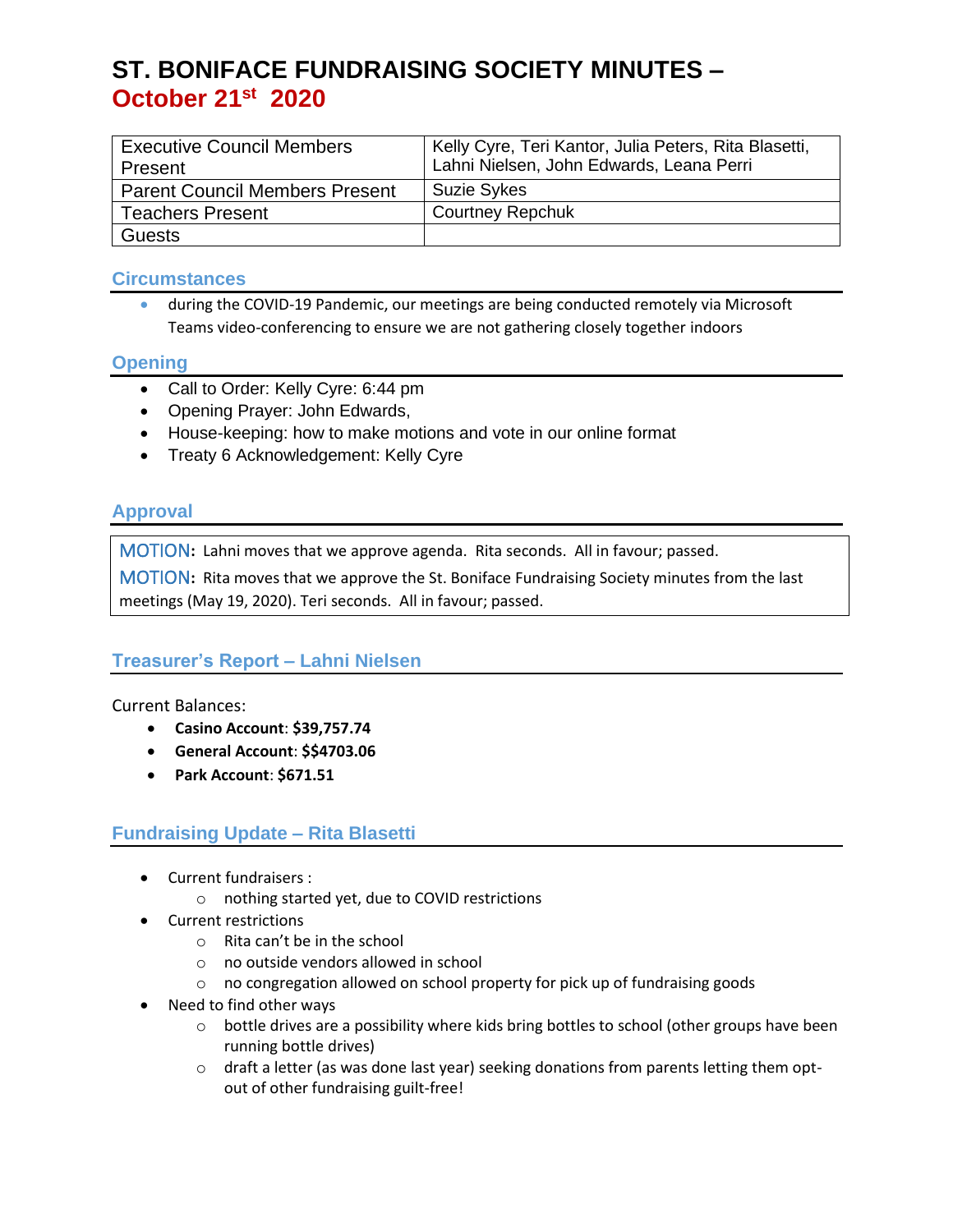# **ST. BONIFACE FUNDRAISING SOCIETY MINUTES – October 21 st 2020**

## **Principal's Report**

## School Start-up

• School start up went smoothly – kids have been great at following all the protocols, etc.

## School Photos – Pause Photography

- seemed to go smoothly
- please let admin know if you get any feedback
- have responded to family concerns/comments from last year

## Changes due to COVID

- Meet the Staff Video, rather than in-person gathering
- Other events still happening but in different format: Read-in Week, Terry Fox Run, Thanksgiving celebration (with Father Glenn), Orange Shirt Day
- Student numbers finalized for period after first quarter 11 coming back and 3 switching to at home learning

#### IB Evaluation year

- finishing up the self-study year (critical self- assessment)
- including consultation by a social emotional learning specialist to ensure St. Boniface is responding to larger societal context

## Growth Plan

- goals for the current school year, such that by the end of June 2021:
	- $\circ$  staff and students will understand the school charism, how the IB learner profiles can help us share our gifts of the Holy Spirity, and understand the significant role that Catholic Education plays in our lives every day
	- $\circ$  levels of achievement will be improved, supported by the conceptual learning offered by the IB PYP and the Arts programing
	- o teachers, through self-study, evaluation, and reflection will have a sense of how to improve their overall teaching skills and the achievements of students
	- o with improved data analysis, teachers will be able to offer more specialized supports to all learners, diverse and struggling, with the capacity to support the students' social emotional needs
	- $\circ$  with a commitment to transparency for parents, we look forward to improved homeschool relationship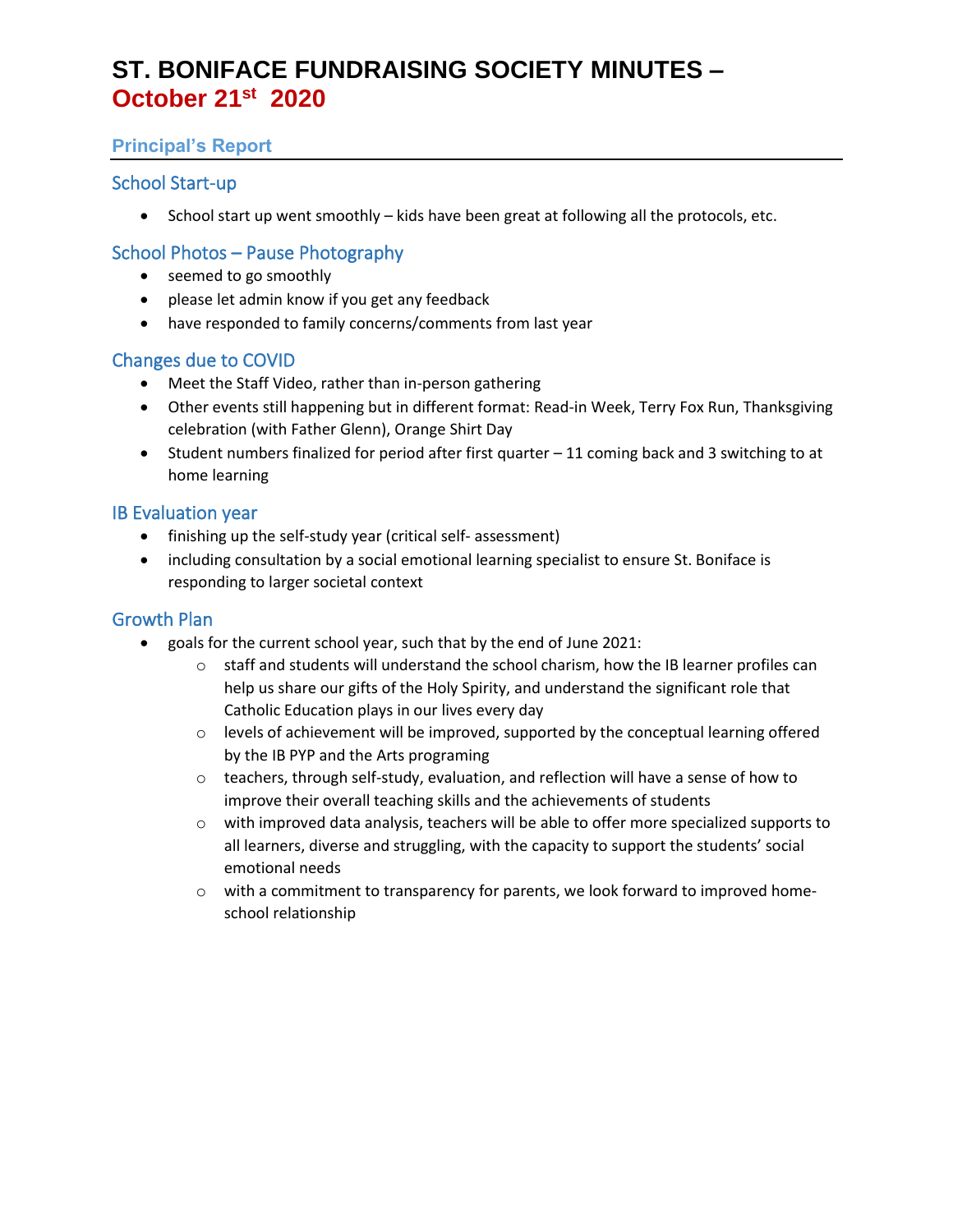# **ST. BONIFACE FUNDRAISING SOCIETY MINUTES – October 21 st 2020**

## Budget/Fundraising

- with little new moneys coming in, things will be tight, especially if unforeseen issues (repairs, urgent needs, etc.) arise
- Some money that was committed (e.g., fieldtrips) will not be used so that allows for a bit more to work with
- priority for fundraising dollars is tech, fine arts supplies, student consumables, and physical literacy
	- o looking at \$6000 for Art Supplies/\$1000 for class consumables a sum much lower than previous years

Was decided that we would defer funding decisions to our next meeting.

#### **Old Business**

• No Old Business

#### **New Business**

• No New Business

**Adjournment, 7:27 pm**